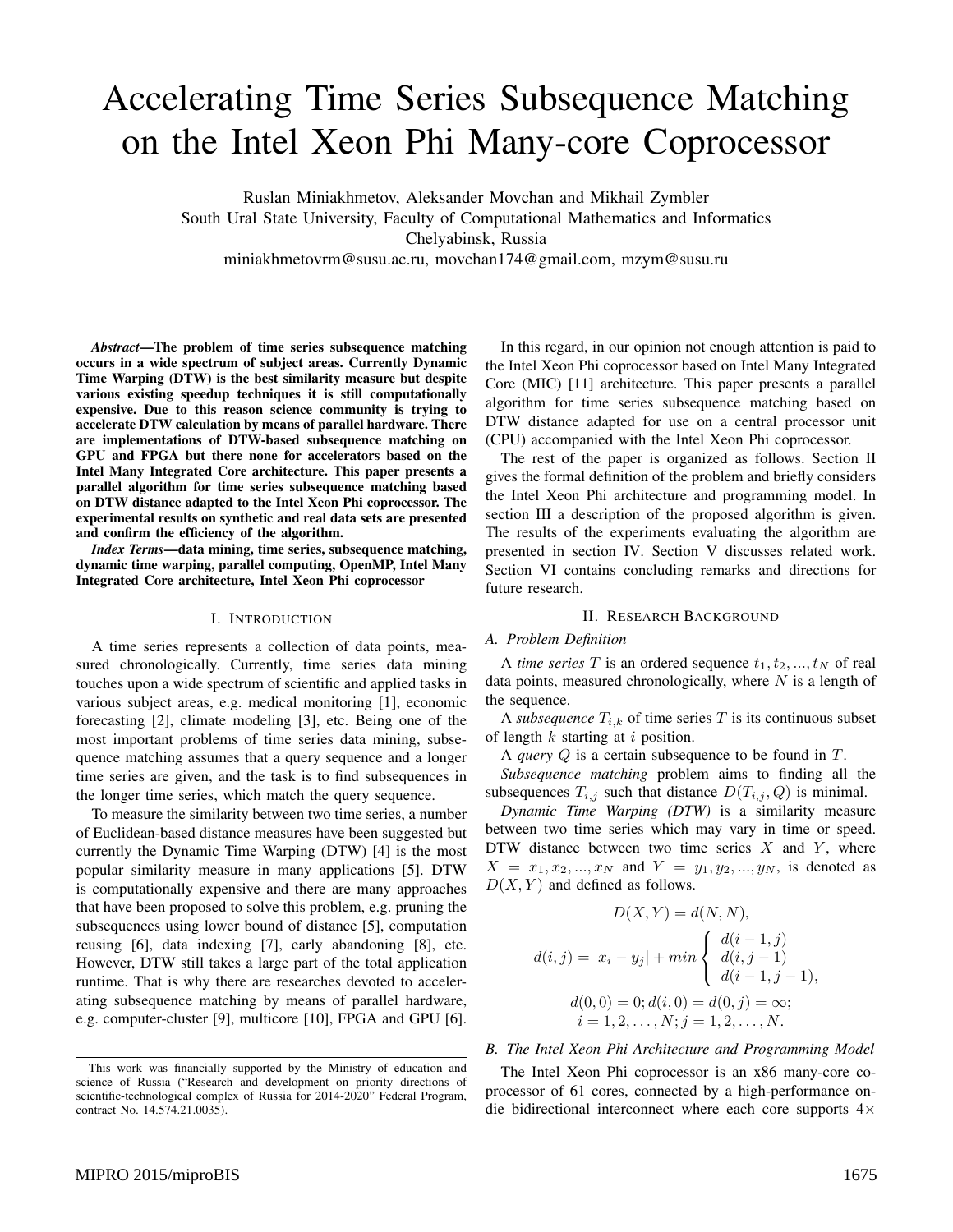hyperthreading and contains 512-bit wide vector processor unit (VPU). Each core has two levels of cache memory: a 32 Kb L1 data cache, a 32 Kb L1 instruction cache, and a core-private 512 Kb unified L2 cache. The Intel Xeon Phi coprocessor is to be connected to a host computer via a PCI Express system interface. Being based on Intel x86 architecture, the Intel Xeon Phi coprocessor supports the same programming tools and models as a regular Intel Xeon processor.

There are three programming modes to deal with the Intel Xeon Phi coprocessor: native, offload and symmetric. In native mode the application runs independently, on the coprocessor only. In offload mode the application is running on the host and offloads computationally intensive part of work to the coprocessor. The symmetric mode allows the coprocessor to communicate with other devices by means of Message Passing Interface (MPI).

## III. SUBSEQUENCE MATCHING ON THE INTEL XEON PHI COPROCESSOR

## *A. Research Roadmap*

Development of the parallel algorithm of time series subsequence matching adapted for the Intel Xeon Phi coprocessor consists of the following steps, which will be discussed in detail further.

Firstly, we had developed a parallel version of the UCR-DTW serial algorithm [8]. Using OpenMP technology, we have obtained a parallel algorithm for CPU, keeping in mind a possibility of running this algorithm on the Intel Xeon Phi coprocessor in *native* mode. However, experiments have shown that, despite the one-order speedup of parallel algorithm, it works *slower* on the Intel Xeon Phi coprocessor in native mode than on CPU. This results from low operational intensity of our algorithm, i.e. insufficient FLOPs (floating point operations) per byte of data to be effectively processed on the Intel Xeon Phi coprocessor.

Next, we modified our algorithm combining CPU and coprocessor to process time series. In this version of the algorithm both CPU and the Intel Xeon Phi run the parallel version of the UCR-DTW algorithm developed at the first step. Here we used *offload* mode to transmit code and data to the Intel Xeon Phi. Experiments, where we varied the portion size of data to be transmitted to the coprocessor, show results similar to those obtained at the first step due to the same reason.

Finally, we developed an advanced version of the algorithm. The key point of this version is to support a queue of subsequences on CPU that are offloaded to the coprocessor to compute DTW. This significantly increased the operational intensity of the calculations on the coprocessor and experiments show acceptable performance of the algorithm.

### *B. Parallel Algorithm for CPU*

The UCR-DTW algorithm proposed in [8] is one of the fastest existing subsequence matching algorithms. This algorithm (see Fig. 1; hereinafter, we use UML activity diagrams) uses a cascade estimation of the lower bound of DTW distance. If the lower bound has exceeded some threshold, the DTW distance also exceeds the threshold, so the subsequence can be pruned off.



Fig. 1. Serial algorithm

A parallel version of the UCR-DTW algorithm is depicted in Fig. 2. We parallelize the original algorithm using the OpenMP technology. The time series is splitted into equal portions and each portion is processed by a separate OpenMPthread. Here UCR-DTW is a subroutine that implements the original serial algorithm. It uses the bsf (best-so-far) shared variable that stores the distance to the nearest subsequence. This allows each thread to prune off unpromising subsequence using lower bounding. Master thread reads new data from a file simultaneously with processing of data that have been read.

We evaluated the obtained algorithm on synthetic time series both on CPU and on the Intel Xeon Phi coprocessor in native mode (see Fig. 6). Although parallel algorithm expectedly surpasses the original algorithm it works slower on the coprocessor in native mode.

This was a result of low operational intensity of our algorithm, i.e. insufficient FLOPs per byte of data to be effectively processed on the Intel Xeon Phi coprocessor.

## *C. Na¨ıve Parallel Algorithm for CPU and the Intel Xeon Phi*

Fig. 3 depicts the modified version of the algorithm. This version is called "naïve", because in comparison with the previous version it only distributes work among CPU and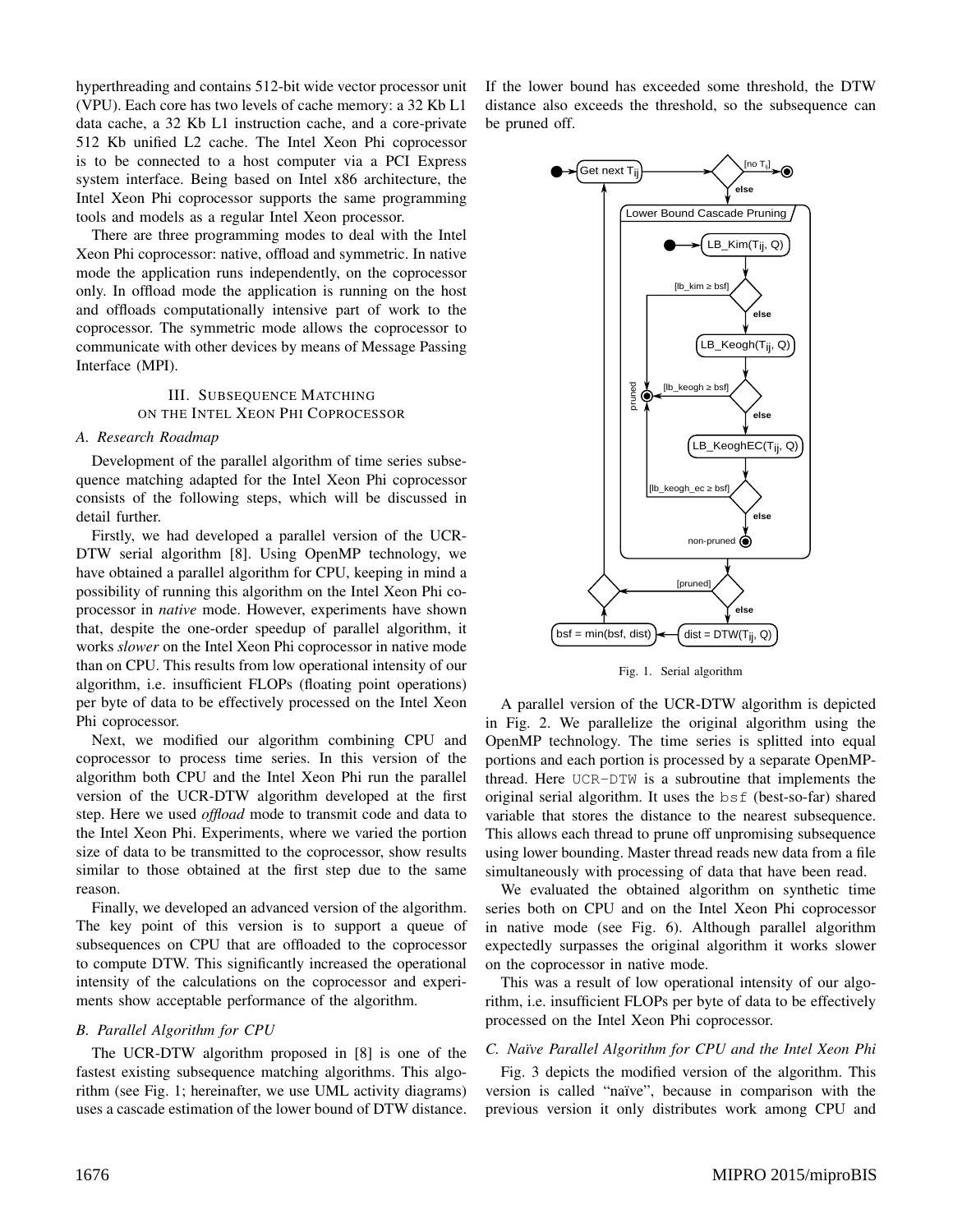

Fig. 2. Parallel algorithm for CPU

coprocessor. Here ALPHA is a parameter that determines a portion of data to be transmitted to the coprocessor. We use offload mode to organize data exchange between CPU and the coprocessor. The min\_dist subroutine chooses subsequences with minimal value of DTW.

As well as in the previous step we evaluated the obtained algorithm on synthetic time series (see Fig. 6). Regardless of the ALPHA value this algorithm has worse performance in comparison with the parallel algorithm for CPU.

This is because we still have not increased operational intensity of calculations on the coprocessor. Additionally, bsf shared variable can not be synchronized between the CPU and the coprocessor while offloading is performed (the synchronization is possible at the beginning and at the end of offload section). That is why we have more non-pruned subsequences to calculate DTW.

## *D. Advanced Parallel Algorithm for CPU and the Intel Xeon Phi*

The advanced version of the algorithm obtained at the previous step is depicted in Fig. 4.

The idea of the advanced algorithm is to support a queue of subsequences on CPU. Subsequences of the queue are candidates to be offloaded to the coprocessor to calculate DTW. One of the CPU threads is declared as a master and the rest as workers. When the queue is full master offloads it to the coprocessor.

Worker's activity looks like the following. A worker calculates cascade estimates for the subsequence. If it is dissimilar to the query then the worker prunes it off otherwise worker pushes this subsequence to the queue. If the queue is full (and data previously transmitted to the coprocessor have not been processed yet), the worker calculates DTW by itself.

The UCR-DTW $\star$  (see Fig. 5) subroutine implements worker's behavior as described above.

At the end of offload section the information about most similar subsequences found on the coprocessor is transmitted



Fig. 5. UCR-DTW\* subroutine

to the CPU. The final result is calculated among the most similar subsequences found on the CPU and on the coprocessor.

Additionally, we slightly modified the original source code of DTW calculation to provide vectorization of operations inside the for loop.

## IV. EXPERIMENTAL EVALUATION

To evaluate the algorithm developed we performed experiments on a Tornado SUSU [12] supercomputer's node (see Tab. I for its specifications). In these experiments subsequence matching runtime was measured while varying query length. Experiments have been performed on synthetic and real time series. We also investigated usage time of the coprocessor, impact of queue size on the speedup, and compared our algorithm with analogues for GPU and FPGA.

TABLE I SPECIFICATIONS OF TORNADO SUSU SUPERCOMPUTER NODE

| <b>Specifications</b>    | <b>Processor</b> | Coprocessor    |
|--------------------------|------------------|----------------|
| Model                    | Xeon X5680       | Xeon Phi SE10X |
| Cores                    |                  |                |
| Frequency, GHz           | 3.33             |                |
| Threads per core         |                  |                |
| Peak performance, TFLOPS | 0.371            | 1.076          |

## *A. Performance on Synthetic and Real Data Sets*

In the first set of experiments we used synthetic time series generated by one-dimensional random walk comprising of 100 million data points.

Fig. 6 depicts the experimental results on synthetic data sets. The results show that our algorithm is more effective for longer queries. In case of shorter queries the algorithm has the same performance as parallel algorithm for CPU only.

The second set of experiments investigates the algorithm's performance on real electrocardiographic (ECG) data with about 20 million data points (approximately 22 hours of ECG sampled at 250 Hz).

Results of experiments on real data are shown in Fig. 7. Our algorithm shows a three times higher performance than the parallel algorithm for CPU only.

We evaluate what was the contribution of the coprocessor in computations as well. Fig. 8 depicts that increasing the query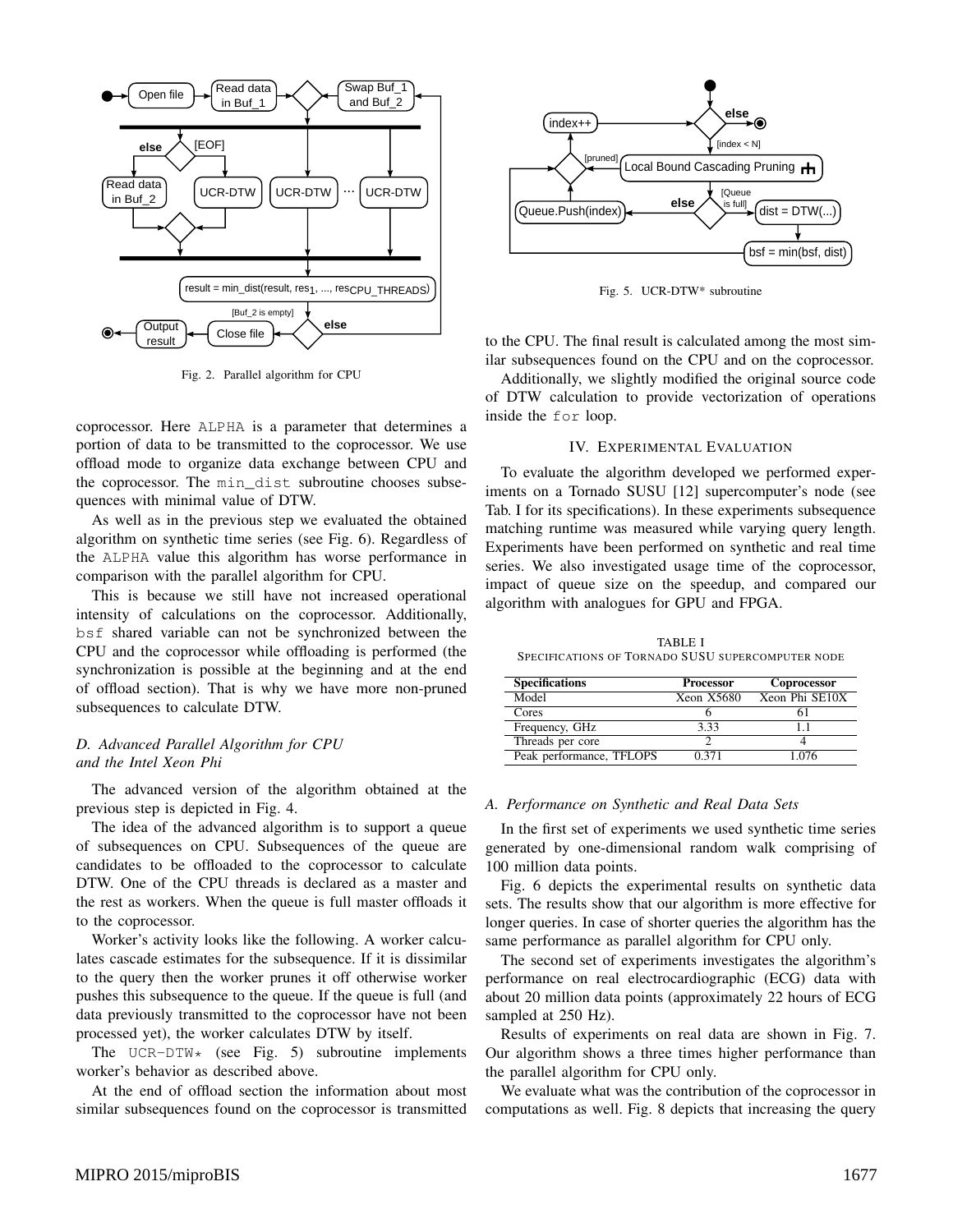

Fig. 3. Naïve parallel algorithm for CPU and the Intel Xeon Phi



Fig. 4. Advanced parallel algorithm for CPU and the Intel Xeon Phi

length greater than 4000 leads to almost 100% usage of the Intel Xeon Phi coprocessor for both synthetic and real data sets.

## *B. Impact of Queue Size*

The results described in subsection above have been achieved when queue size was 2400. We empirically select this value having performed some experiments beforehand (see Fig. 9).

## *C. Comparison with Algorithms for GPU and FPGA*

We compared the performance of our algorithm with analogues for GPU and FPGA developed in [6]. We repeated the experiments presented in that paper keeping the same length of the time series and query length. The results of the experiments are depicted in Fig. 10.

We took into account that the peak performance of the hardware we used is significantly greater than its counterparts of that paper, i.e. overall peak performance of our hardware was 1.44 TFLOPS whereas GPU as NVIDIA Tesla C1060 had 77.8 GFLOPS and FPGA as Xilinx Virtex-5 LX-330 had 65 GFLOPS.

To provide a "fair" experiment we added to the chart *hypothetical* results for NVIDIA Tesla K40 (1.43 TFLOPS) [13] and Xilinx Virtex-7 980XT (0.99 TFLOPS) [14] multiplying real results of NVIDIA Tesla C1060 and Xilinx Virtex-5 LX-330 by a respective scaling factor. As we can see our algorithm provides significantly higher performance.

Finally, we compared relative costs of performance (see Fig. 11). The charts show that Intel-based solution is a bit more expensive than the latest one from NVIDIA but at the same time provides significantly higher performance.

## V. RELATED WORK

A substantial amount of work has been done in the area of time series data mining, including subsequence matching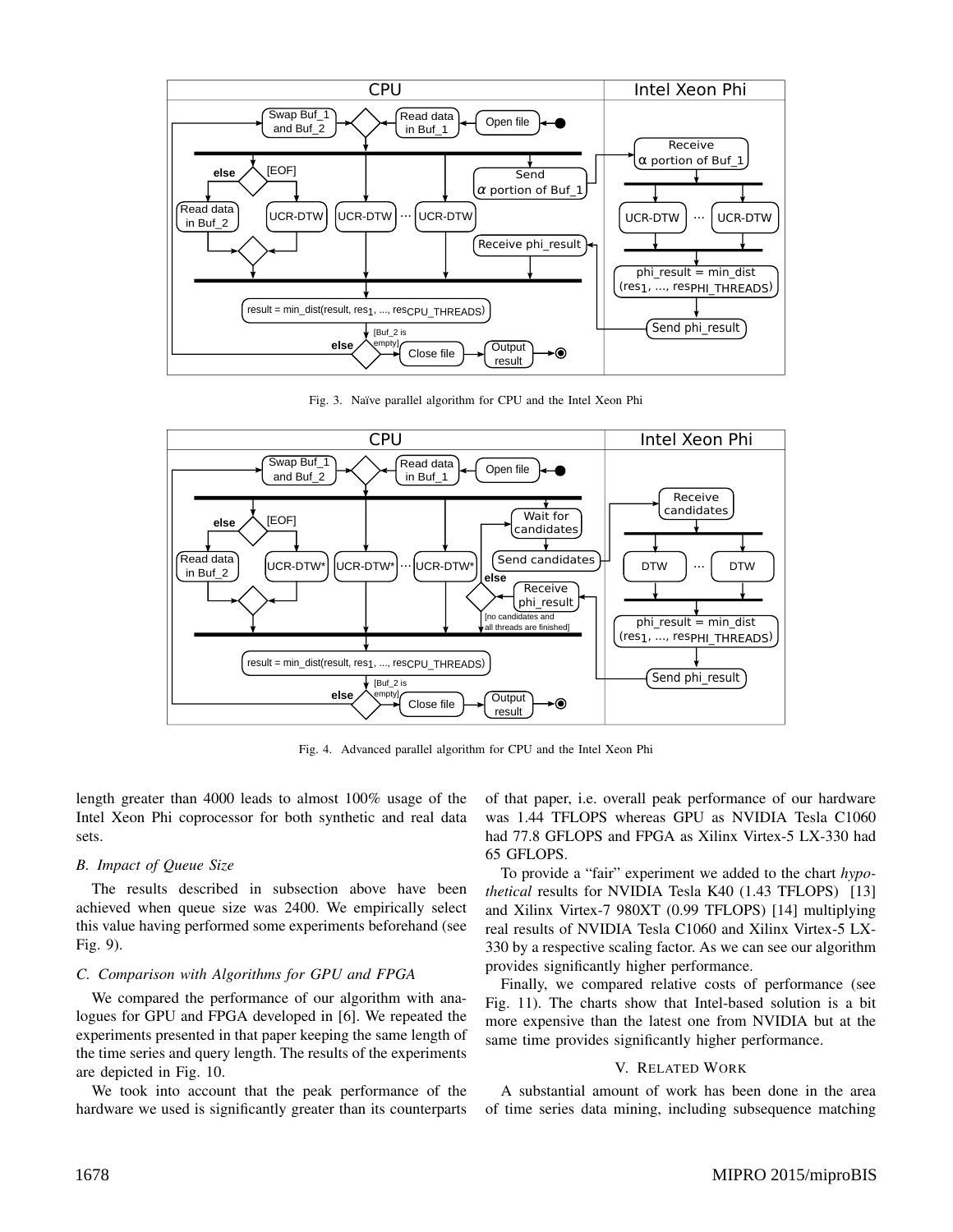

Fig. 6. Algorithm's performance on synthetic data set



Fig. 7. Algorithm's performance on real data set



Fig. 8. Usage of coprocessor in experiments

problem [15].

One of the earliest researches [16] considers the time series as a set of multi-dimensional rectangles and constructs its spatial index to perform search of subsequences as spatial queries to the index. This work serves as a basis for many



Fig. 9. Impact of queue size on the speedup



Fig. 10. Comparison of performance



Fig. 11. Comparison of performance cost

researches devoted to improving subsequence matching performance. For instance, the DualMatch algorithm [17] and its improved version, the GeneralMatch algorithm [18], split the time series into non-overlapping windows and query pattern into sliding windows. In [19] and [7] an index interpolation to overcome the storage and CPU time overhead is used. All the former techniques are based on lower bounding of the